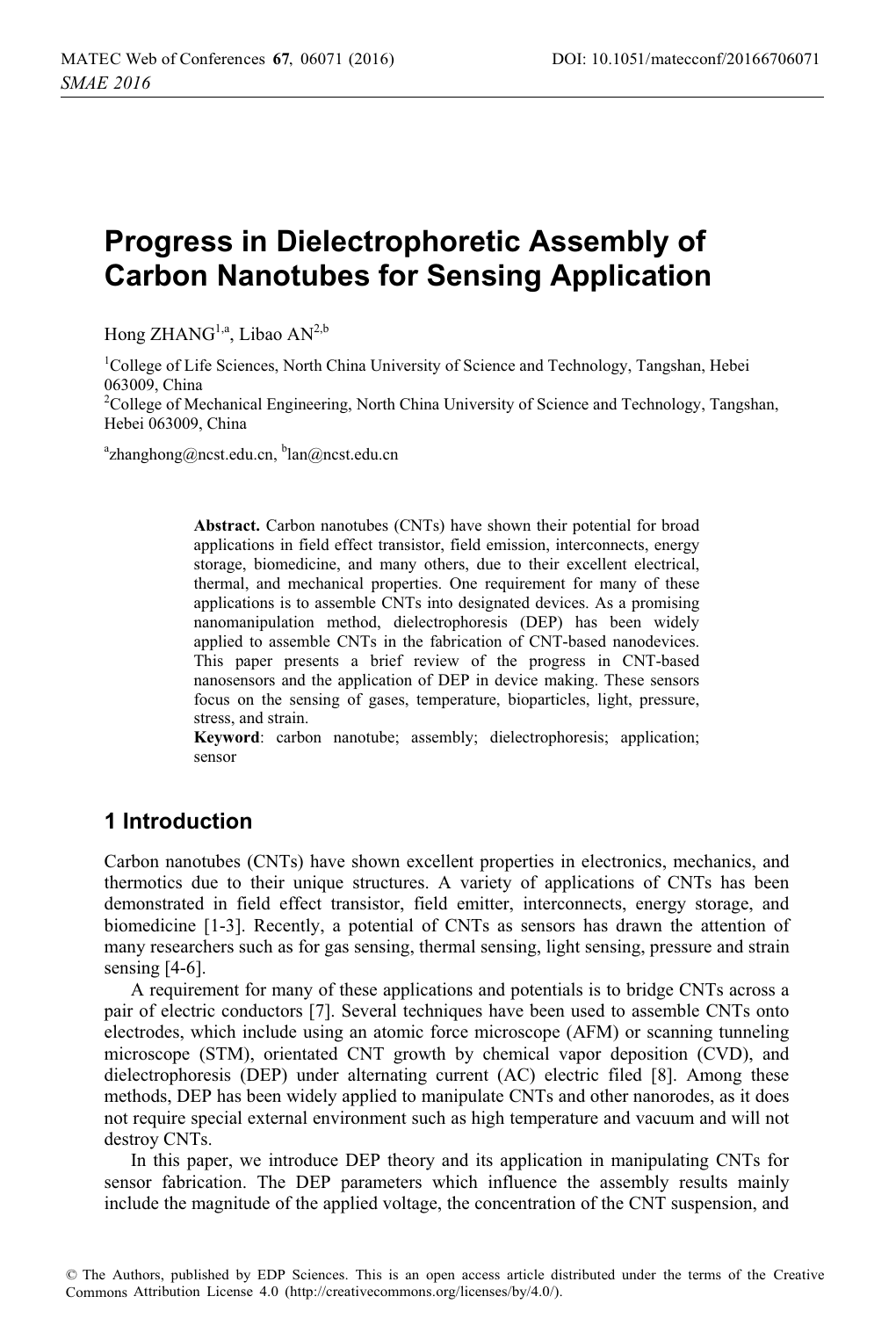the duration of the electric field. CNT-based sensors assembled by DEP have displayed their capability in gas sensing, thermal sensing, bio sensing, light sensing, pressure sensing, stress and strain sensing. The paper presents a brief review of the recent development in this field.

# **2 DEP Theory**

The DEP takes place when a polarizable particle in a liquid medium is subjected to a non-uniform electric field. In such a circumstance, a dipole moment is induced in the particle and the force acting on each side of the particle will be different, causing the particle to move with respect to the medium. The direction of DEP force depends on the polarizability of the particle relative to that of the medium. If the polarizability of the particle is greater than the polarizability of the medium, the force will push the particle towards the high electric field region and it is called positive DEP. In such a situation, if a pair of electrodes and DEP parameters is properly designed, the particle will move towards the electrode gap and finally deposit across the gap and make a connection of the electrode pair. The DEP force exerted on a polarized particle can be written as [9]

 $F_{DEP} = (p.\nabla)E$ , (1)

where  $E$  is the strength of the applied electric field, and  $p$  is the induced dipole moment.

Before CNTs are assembled by DEP, CNTs are first dispersed in dielectric liquid and separated sufficiently for uniform solution. Then CNT solution is dropped onto the electrode region. Under externally applied AC electric field, CNTs will move towards the electrode gap and finally deposit across the gap, finishing their assembly by DEP.

### **3 Gas Sensors**

### **3.1 Detection of Ammonia (NH3).**

R. Wang et al used DEP to assemble multi-walled carbon nanotubes (MWNTs) across interdigitated gold electrodes (IDEs) [10]. They demonstrated that the assembled MWNTs could serve as gas sensor for  $NH<sub>3</sub>$  detection. The electrical conductivity of the MWNT sensor decreased when exposed to NH3 at room temperature. A good linear correlation between the decreasing amplitude of conductance and the  $NH<sub>3</sub>$  concentration was observed, and the detection limit of  $10$ ppm NH<sub>3</sub> could be achieved.

K. Xu et al fabricated single-walled carbon nanotube (SWNT)-based NH<sub>3</sub> gas sensor using DEP [4]. Their results illustrated that the gas sensor had high sensitivity. The electrical conductance of the sensor reduced two times after exposed to  $NH<sub>3</sub>$ .  $NH<sub>3</sub>$ molecules on the surface of SWNTs were removed by ultraviolet (UV) ray irradiation for 10 min. Therefore, their  $NH<sub>3</sub>$  gas sensor could be reversible. Their experiments showed that amplitude of 10 V and frequency of 2 MHz of the applied AC voltage was efficient for SWNT assembly.

### **3.2 Detection of Hydrogen (H2).**

Palladium (Pd) has been commonly used for conventional  $H_2$  gas sensors and has been incorporated as well with CNT gas sensors for  $H_2$  sensing. W. Ding et al. proposed a liquidphase electrochemical reaction method to fabricate a Pd-functionalized CNT  $H_2$  gas sensor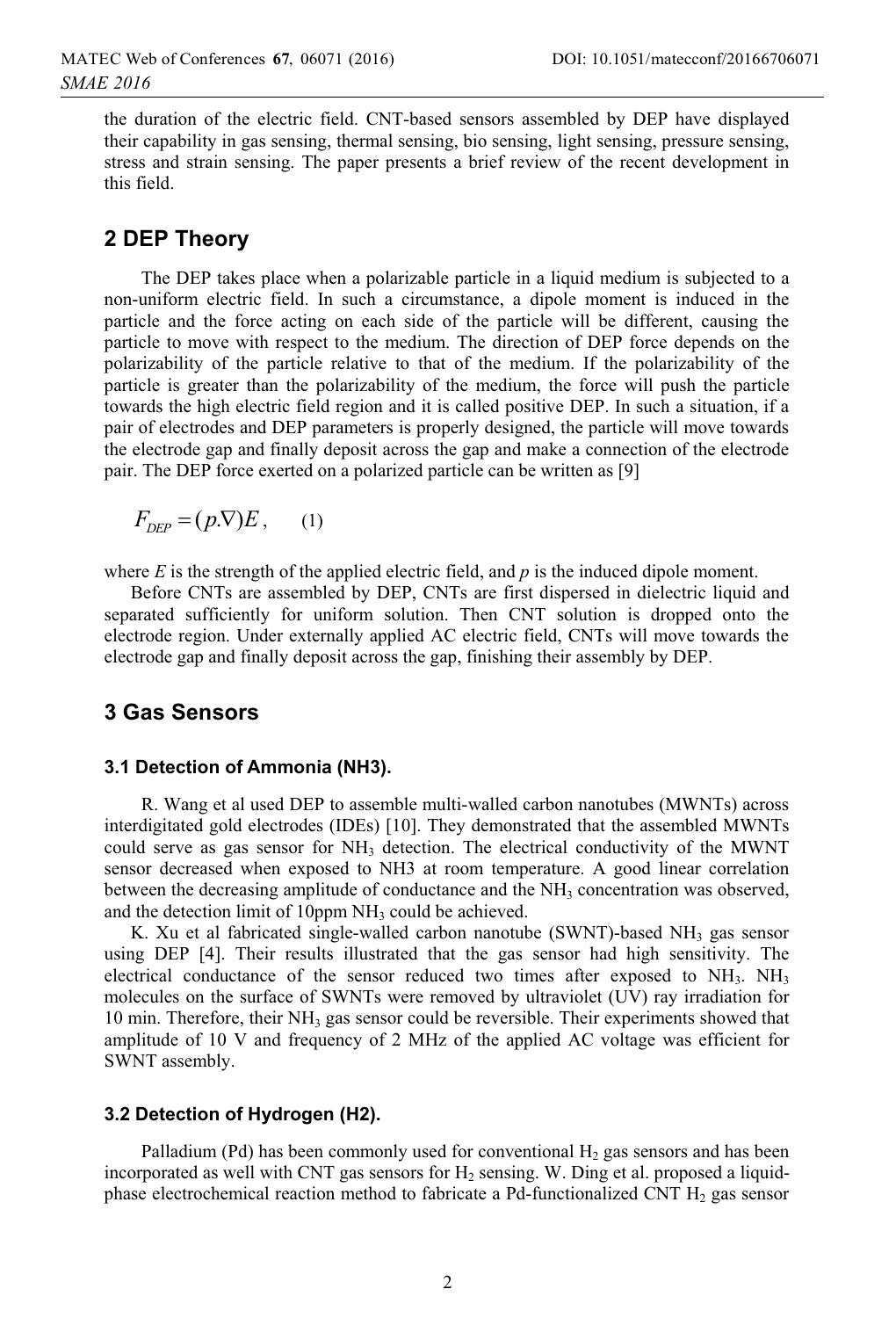[11]. SWNTs were assembled onto microelectrodes by DEP. In their experiments, the CNT-retaining electrode was dipped in a Pd acetate solution with a graphite rod as anode. Direct current (DC) voltage was applied between the microelectrode and the graphite rod, and then Pd was deposited onto the surface of SWNTs. Their fabricated CNT-based sensor could respond reversibly to  $H_2$  gas in the range of 0.01-1% concentration, at room temperature in the air.

Graphene oxide (GO) nanostructures have also been fabricated by DEP for  $H_2$  gas sensing by J. Wang, et al. [12]. The room temperature experiments showed that their sensor was effective with a sensing response of 5% and fast response time of less than 90 sec. The recovery time was less than 60 sec for 100ppm  $H_2$  gas concentration. The optimum DEP parameters for manipulating GO nanostructures were peak-to-peak voltage of 10 V and frequency of 500 kHz, when manipulation time was 30 sec.

#### **3.3 Detection of other Gases.**

M. Fujioka et al. made use of DEP to separate semiconducting SWNTs from commercial CNT mixtures and then further enriched them by using a spin column and dextran-based gel for SWNT-based sensor fabrication [13]. The sensor fabricated using separated semiconducting SWNTs was more sensitive against nitrogen dioxide  $(NO<sub>2</sub>)$  gas by two times than that fabricated using the pristine SWNTs mixture.

Y. Dan et al. used DEP to assemble polymer nanowires onto gold electrodes for gas sensing [14]. Their sensor showed a resistance change of 10.5%, 9%, and 4% at the saturation vapor pressure of acetone, methanol and ethanol, respectively. The response and recovery time of the sensor were in second level with excellent reproducibility.

### **4 Thermal Sensors**

V. Agarwal et al. incorporated SWNTs onto CMOS circuitry for fully functional CNTbased thermal sensor fabrication by DEP [5]. They pretreated the CMOS chip to prepare the top metal layer for DEP using an electroless zincation. After CNT deposition, The sensor was encapsulated with a parylene-C layer to reduce the contact resistance of CNTs with electrodes. Experiments indicated that the temperature coefficient of resistance for the sensor was -0.40% from 25°C to 105°C. Their concept could be extended for other applications.

S. Selvarasah et al. proposed a hybrid fabrication technique for 3-D thermal sensors based on CNTs [15-16]. First, a 2 mask process was utilized to make a microplatform. Then CNTs were assembled onto the platform by DEP. Encapsulation with a thin parylene layer reduced the contact resistance and improved the performance of the sensor. The temperature coefficient of resistance of their MWNT-based thermal sensor was measured to be between -0.21% and -0.66% per degree. [15]. For their SWNT-based thermal sensor, the temperature coefficient of resistance ranged from -0.154% to -0.24% for the single electrode device and varied from -0.3 to -0.57% for the multielectrode device [16].

### **5 Bio Sensors**

J. Clendenin fabricated a biosensor based on SWNTs with integrated single-strand DNAs (ssDNA) using DEP [17]. The sensor provided a label-free electronic detection of DNA hybridization between surface-immobilized ssDNA and target ssDNA in real time. Hybridization kinetics between complementary and target ssDNA nucleotide base pairs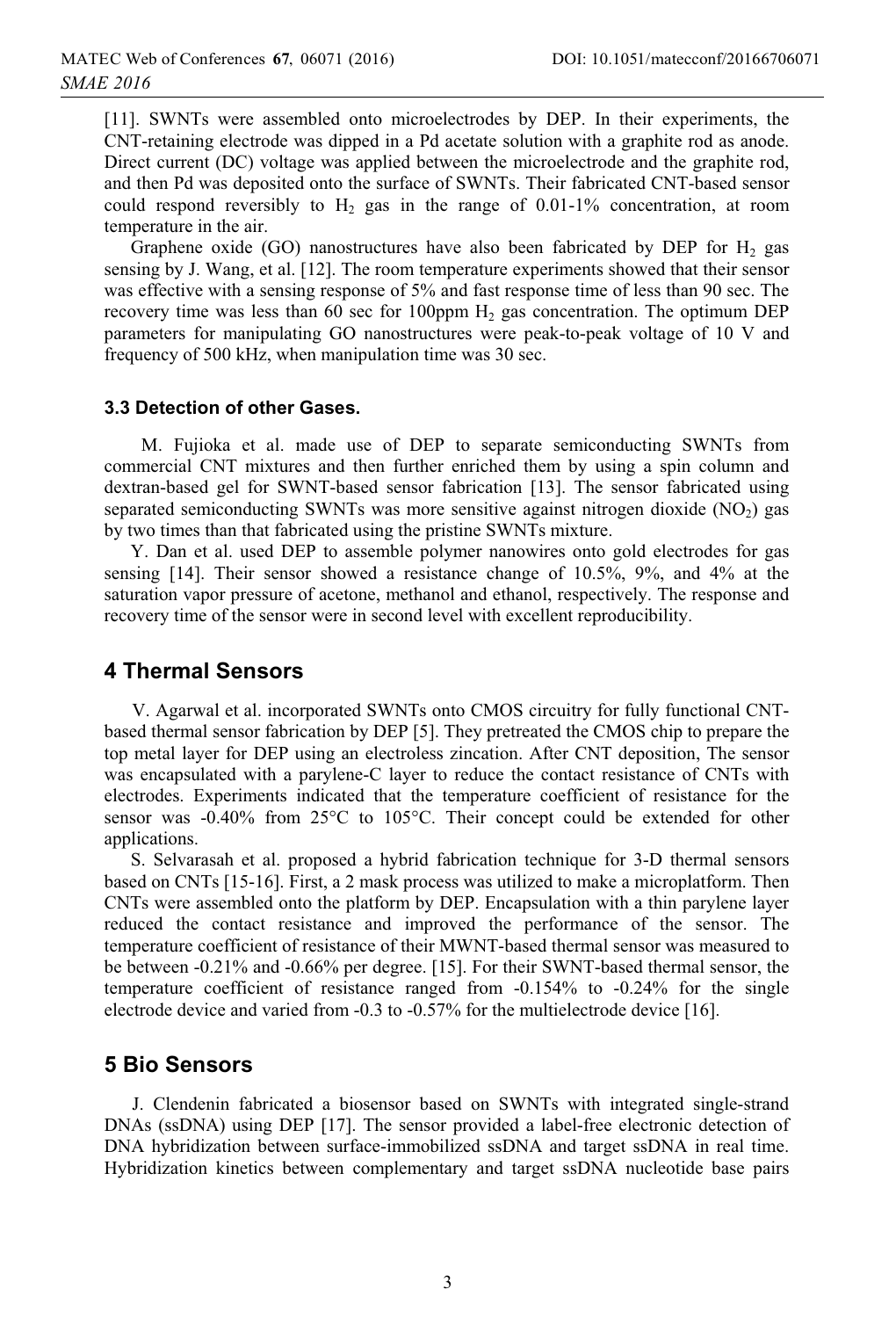generated local charges, which brought a measurable electrical conductance change in SWNTs.

J. Suehiro et al. proposed a method for bacteria detection using a CNT-based gas sensor, which was fabricated by DEP assembly and incorporated with a microheater in a small chamber into a bio-microelectromechanical system (Bio-MEMS) [18]. Bacteria were heated by the heater to generate  $NH<sub>3</sub>$  gas by oxidation reaction, and then  $NH<sub>3</sub>$  gas was detected by the sensor. It was found that the CNT-based sensor could detect and quantify 10<sup>7</sup> bacteria cells.

# **6 Light Sensors**

CNTs have a potential as infrared (IR) detection materials due to their distinctive electronic properties. J. Zhang et al. utilized a DEP system and an Atomic Force Microscopy (AFM) based nanomanipulation system for controllable and reliable position of an individual MWNT onto the electrodes for IR detection [19]. The diameter of a single MWNT was modified by electrical breakdown of its outer walls to tune its electronic property for better performance. The single MWNT-based infrared sensor showed higher quantum efficiency than the SWNT-based sensors.

J. Lee et al. fabricated GaN Nanowire (NW) devices with back-gated structure using DEP for ultraviolet sensing [6]. A considerable increase of conductance was detectd under UV light with wavelengths of 365 and 254 nm.

# **7 Pressure/Stress/Strain Sensors**

### **7.1 Pressure Sensors**

By using DEP and a MEMS-compatible process, C.K.M. Fung et al. incorporated CNT strands as sensing elements onto arrays of Polymethylmethacrylate (PMMA) diaphragms for pressure sensing [20]. The piezoresistive effects of the CNT sensing elements were measured and results showed that the sensor was able to detect the variation of the input pressure. Moreover, the piezoresistive gauge factor of the CNT-based sensor might be much greater than polysilicon based sensors.

### **7.2 Stress Sensors**

W.W.Y. Chow et al. used DEP to manipulate SWNT bundles on PMMA substrate in an array for gas-flow shear stress sensing [21]. The sensor detected gas-flow in a PMMA microchannel by means of thermal transfer principle. Under constant temperature, the voltage output of the sensor increased with the increasing flow rate in the microchannel. Experiments revealed that the power of the sensor had a linear relation with one third of the power of the shear stress, and the sensor was more sensitive to the flow with a higher overheat ratio.

### **7.3 Strain Sensors**

J. Tong et al. utilized DEP for batch microfabrication of strain sensors using silicon cantilevers with MWNTs as sensing elements [22]. Based on their investigation, the CNTbased cantilevers displayed a linear relationship between externally applied strain and electric resistance change. For four tested electrode configurations, the gauge factor was from 78.84 to 134.40 in their experiments.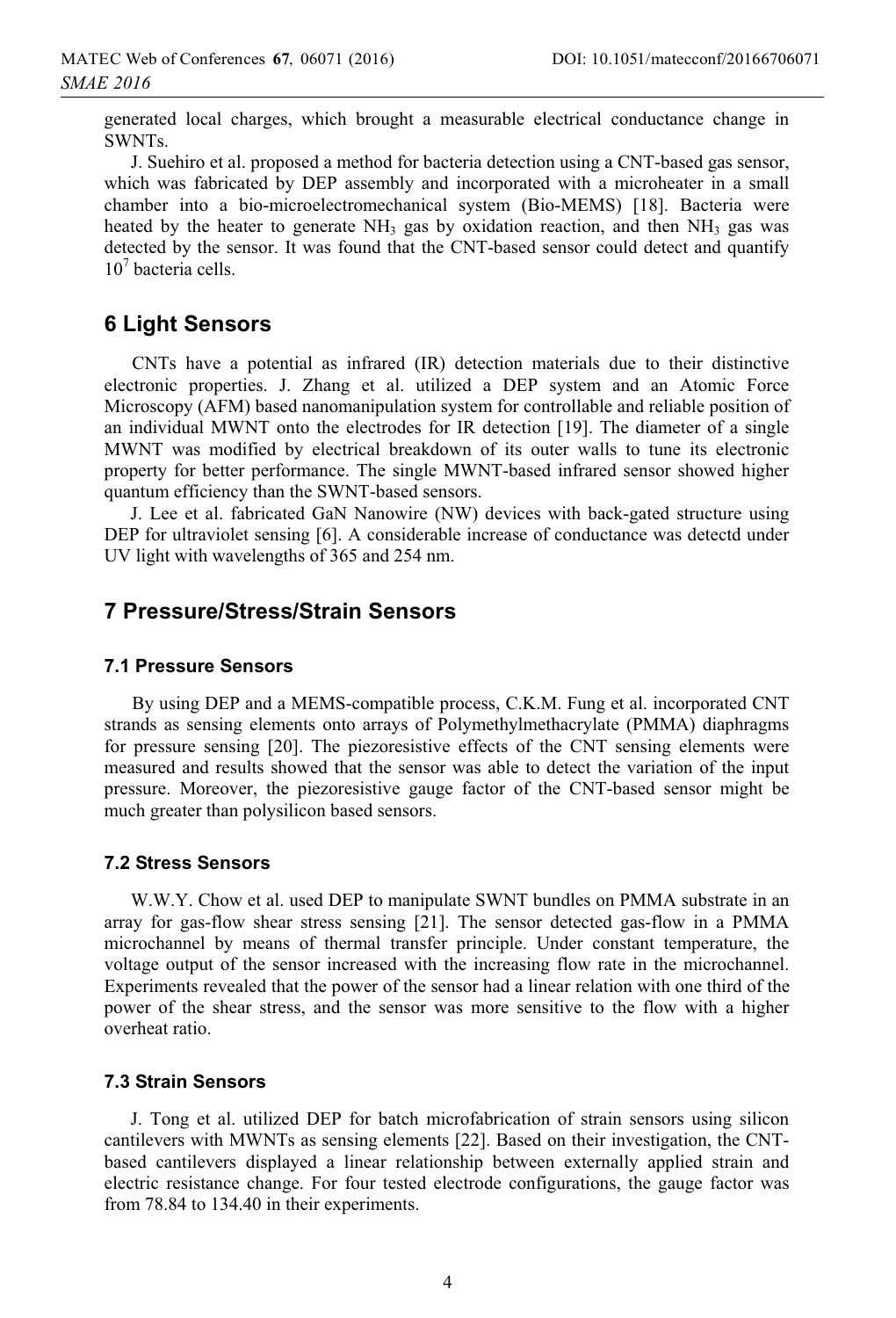# **8 Conclusions**

Recent studies show that CNTs can be used as gas sensors for  $NH_3$ ,  $H_2$ ,  $NO_2$ , acetone, methanol, and ethanol gas detection, as thermal sensors for temperature detection, as biosensors for DNA and bacteria, have the ability to distinguish infrared and ultraviolet lights, and can be serve as sensors for pressure, stress, and strain sensing. The unique nanostructure and properties of CNTs provide great opportunities towards extreme miniaturization, high sensitivity, rapid response, and low power consumption of the CNTbased sensors. DEP technique offers a quick and pollution-free batch manipulation of CNTs in sensor-making process, accelerating the industrial applications of CNTs in sensing and many other fields.

# **Acknowledgments**

The research was sponsored by the National Natural Science Foundation of China (51172062, 51472074), and the Hundred Talents Program of Hebei Province of China (E2012100005).

# **References**

- 1. P. Stokes and S.I. Khondaker, High quality solution processed carbon nanotube transistors assembled by dielectrophoresis, Appl. Phys. Lett. 96 (2010) 083110-1-3.
- 2. G. Chai, L. Chow, D. Zhou, S.R. Byahut, Focused-ion-beam assisted fabrication of individual multiwall carbon nanotube field emitter, Carbon 43 (2005) 2083-2087.
- 3. P. Makaram, S. Selvarasah, X. Xiong, et al., Three-dimensional assembly of singlewalled carbon nanotube interconnects using dielectrophoresis, Nanotechnology 18 (2007) 395204-1-5.
- 4. K. Xu, X. Tian, C. Wu, et al., Fabrication of single-walled carbon nanotube-based highly sensitive gas sensors, Sci. China Tech. Sci. 56 (2013) 32-35.
- 5. V. Agarwal, C.L. Chen, M.R. Dokmeci, S. Sonkusale, A CMOS integrated thermal sensor based on single-walled carbon nanotubes, IEEE Sensors Conference (2008) 748-751.
- 6. J. Lee, K. Moon, M. Ham, J. Myoung, Dielectrophoretic assembly of GaN nanowires for UV sensor applications, Solid State Commun. 148 (2008) 194-198.
- 7. L. An and C.R. Friedrich, Process parameters and their relations for the dielectrophoretic assembly of carbon nanotubes, J. Appl. Phys. 105 (2009) 074314-1- 7.
- 8. L. Feng, L. An, C.G. Lu, C.W. Lu, Progress towards the automatic assembly of carbon nanotubes by dielectrophoresis, Advanced Materials Research 418-420 (2012) 731-734.
- 9. J.E. Kim and C.S. Han, Use of dielectrophoresis in the fabrication of an atomic force microscope tip with a carbon nanotube: a numerical analysis, Nanotechnology 16 (2005) 2245-2250.
- 10. R. Wang, H. Li, M. Pan, D. Chen, A carbon nanotube gas sensor fabricated by dielectrophoresis and its application for NH3 detection, Proceedings of the 31st Annual International Conference of the IEEE EMBS., Minneapolis, USA (2009) 6046-6049.
- 11. W. Ding, R. Hayashi, J. Suehiro, et al., Calibration methods of carbon nanotube gas